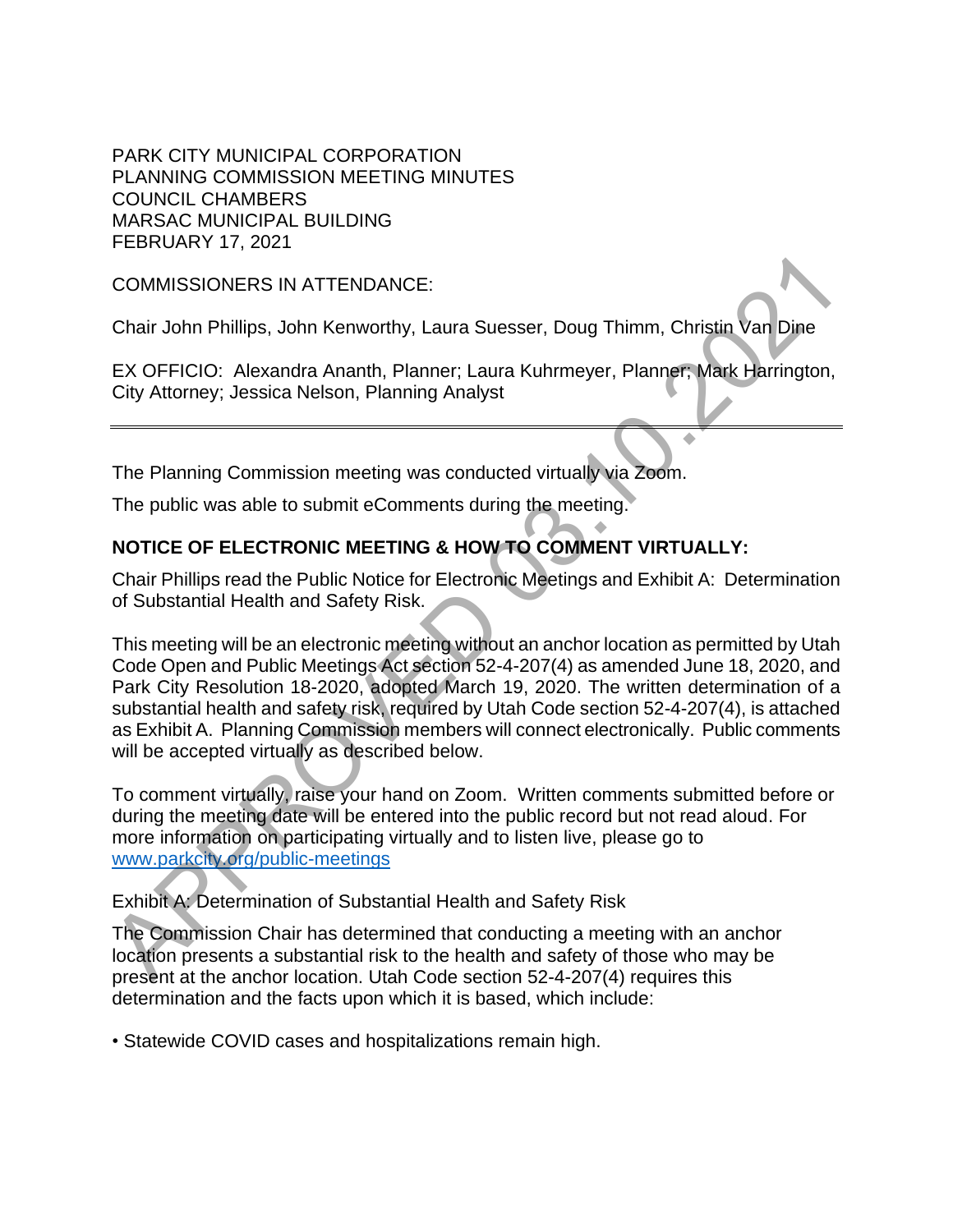Planning Commission Meeting February 17, 2021 Page 2

• Based on metrics established by the statewide COVID-19 Transmission Index, Summit County moved to the High-Risk designation on October 22, 2020; and

• Park City is a resort community continually hosting visitors from areas which may be experiencing rapid COVID-19 spread.

This determination is valid for 30 days and is set to expire on February 20, 2021.

Dated: January 20, 2021.

## **ROLL CALL**

Chair Phillips called the meeting to order at 5:30 p.m. and noted that all Commissioners were present except Commissioner Hall, who was excused.

### **PUBLIC COMMUNICATIONS**

No hands were raised on Zoom and no eComments were submitted.

# **STAFF/COMMISSIONER COMMUNICATIONS AND DISCLOSURES**

Chair Phillips announced that Bruce Erickson's ashes were placed at the Glenwood Cemetery next to his wife. It was a small family gathering. Something will be planned this Spring for the public to honor Bruce.

Chair Phillips stated that the time he spent with Bruce on the Glenwood Cemetery Board it was very evident how much the Cemetery meant to Bruce. He suggested that if anyone was interested in doing something on Bruce's behalf, they could donate directly to the Glenwood Cemetery through the Park City Museum. Donations are appreciated because the cemetery will now be paying for upkeep and other things that Bruce did voluntarily. • Park City is a resort community continually hosting visitors from areas which may be<br>repriencing rapid COVID-19 spread.<br>This determination is valid for 30 days and is set to expire on February 20, 2021.<br>Dated: January 20

Chair Phillips noted that the two items on the Agenda this evening will be continued. Jessica Nelson reported that the continuations were posted on the Park City website and in other places to inform the public that these items were being continued to a later date.

Planner Alexander Ananth noted that the PEG Development item would be continued to March 17, 2021.

## **REGULAR AGENDA - DISCUSSION/PUBLIC HEARINGS/ POSSIBLE ACTION**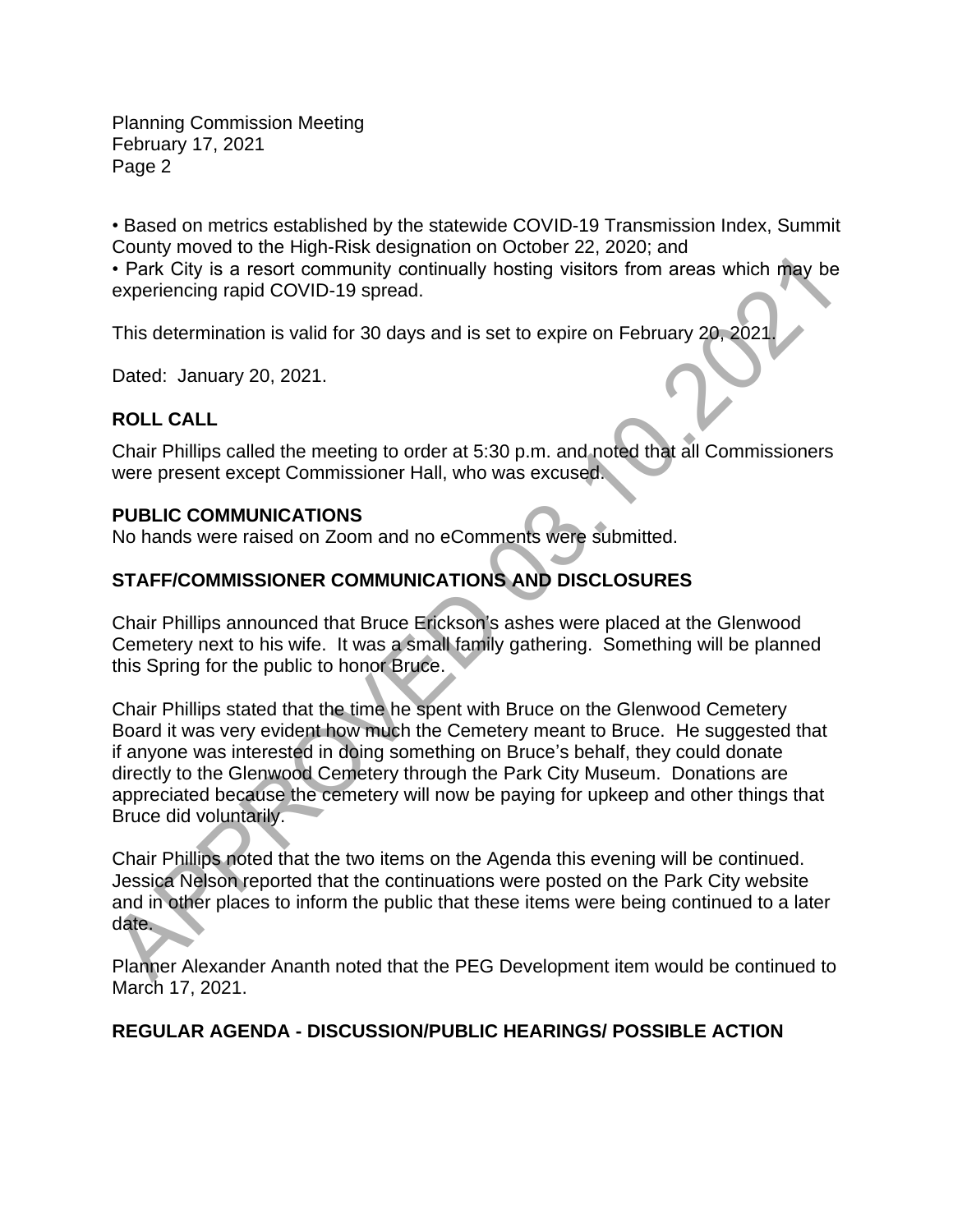#### **4.A. Land Management Code (LMC) Amendment – Proposal to amend the LMC to address Shared Driveways and Common Parking Structures within the Historic Residential Medium Density Zoning District, amending LMC Chapter 15-2.4 and LMC Chapter 15-15.**

Planner Laura Kuhrmeyer stated that this item should be continued to March 10, 2021 to allow the Historic Preservation Board the opportunity to provide a recommendation to the Planning Commission. It was scheduled to be heard by the HPB on February 3<sup>rd</sup>; however, due to the length of the meeting the Board continued this item to March 3<sup>rd</sup>.

MOTION: Commissioner Thimm moved to CONTINUE the LMC Amendment regarding shared parking structures to March 10, 2021. Commissioner Suesser seconded the motion.

VOTE: The motion passed unanimously.

**4B. Park City Mountain Resort Base Parking Lots - MPD Modification - Replace Expired Exhibit D of the DA, the 1998 PCMR Base Area Master Plan Study Concept Master Plan, With a New Master Plan, Known as the Park City Base Area Lot Redevelopment Master Plan Study. This Hearing Will Focus On the Applicant's Proposed Circulation and Transportation Plans, Scenario 2b, in Accordance with the MPD, and Applicable LMC, General Plan and Transportation Master Plan Criteria. (Application PL-20-04475). Example The APP and LMC Chapper 15-15.**<br>
Matter Chapter 15-24 and LMC Chapter 15-15.<br>
Planner Laura Kuhrmeyer stated that his item should be continued to March 10, 2021<br>
to allow the Historic Preservation Board the opport

Planner Ananth stated that the applicant had requested a continuance to March 17, 2021.

MOTION: Commissioner Suesser moved to CONTINUE the Park City Mountain Base Parking Lots MPD Modification to March 17, 2021. Commissioner Kenworthy seconded the motion.

VOTE: The motion passed unanimously.

Commissioner Suesser asked when the applicant requested a continuation. She was not aware that this item was being continued and had spent considerable time preparing for this evening. Planner Ananth replied that the applicant requested a continuance the night before after business hours. She emailed the Commissioners last night at their City email addresses to inform them of the continuation.